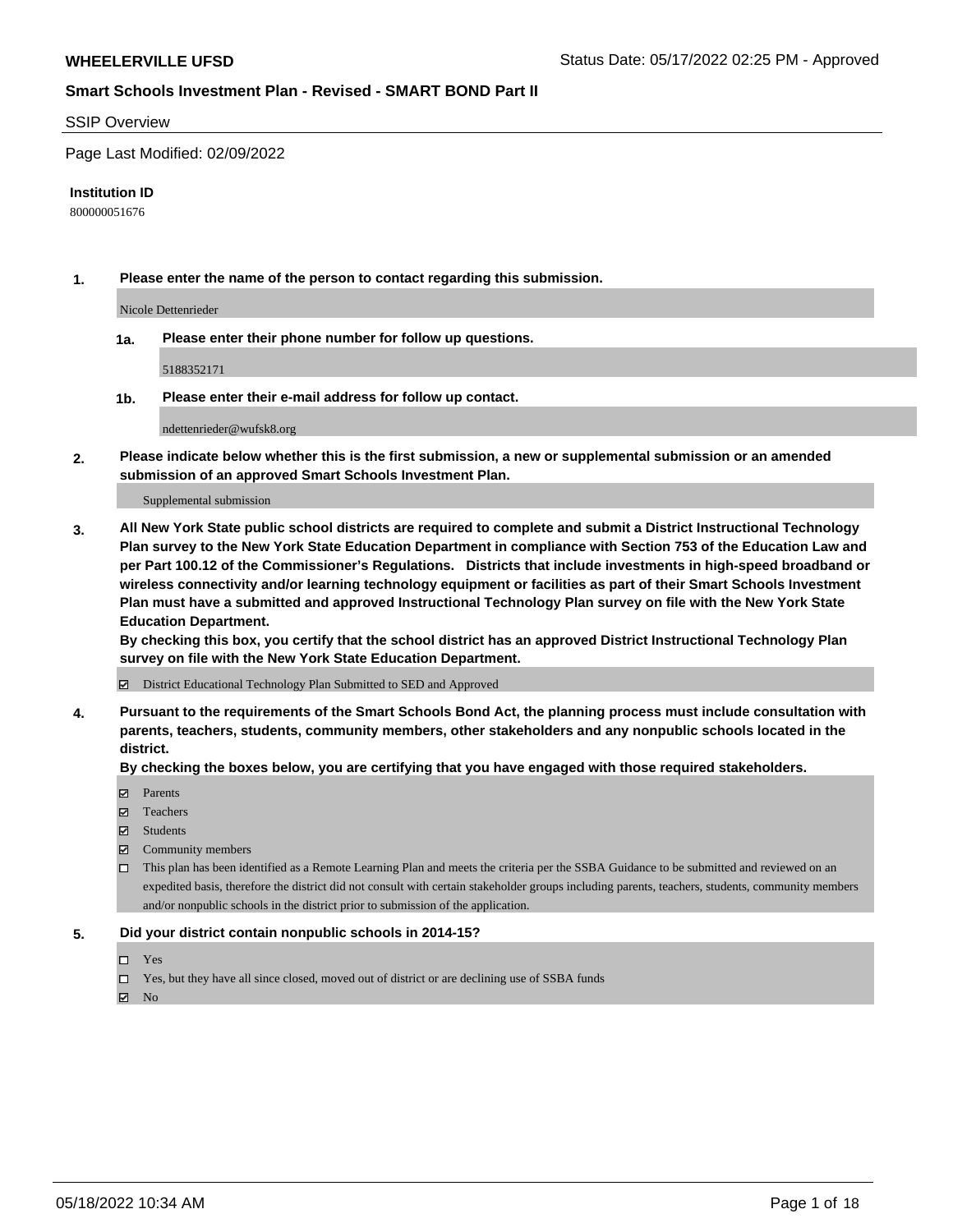### SSIP Overview

Page Last Modified: 02/09/2022

#### **6. Certify that the following required steps have taken place by checking the boxes below:**

- The district developed and the school board approved a preliminary Smart Schools Investment Plan.
- $\boxtimes$  The preliminary plan was posted on the district website for at least 30 days. The district included an address to which any written comments on the plan should be sent.
- $\boxtimes$  The school board conducted a hearing that enabled stakeholders to respond to the preliminary plan. This hearing may have occured as part of a normal Board meeting, but adequate notice of the event must have been provided through local media and the district website for at least two weeks prior to the meeting.
- The district prepared a final plan for school board approval and such plan has been approved by the school board.
- $\boxtimes$  The final proposed plan that has been submitted has been posted on the district's website.
- This Plan has been identified as a Remote Learning Plan and meets the criteria per the SSBA Guidance to be submitted and reviewed on an expedited basis, therefore this plan has not met certain stakeholder engagement requirements including, consulting with nonpublic schools in advance of plan submission, having the school board conduct a hearing on the plan and/or posting the plan to the district website for a minimum of 30 days. This district will post the Remote Learning Plan to the district's website upon submission of the application.
- **6a. Please upload the proposed Smart Schools Investment Plan (SSIP) that was posted on the district's website, along with any supporting materials. Note that this should be different than your recently submitted Educational Technology Survey. The Final SSIP, as approved by the School Board, should also be posted on the website and remain there during the course of the projects contained therein.**

Smart-Schools-Investment-Plan-Revised.pdf

**6b. Enter the webpage address where the final Smart Schools Investment Plan is posted. The Plan should remain posted for the life of the included projects.**

www.wufsk8.org

**7. Please enter an estimate of the total number of students and staff that will benefit from this Smart Schools Investment Plan based on the cumulative projects submitted to date.**

155

**8. An LEA/School District may partner with one or more other LEA/School Districts to form a consortium to pool Smart Schools Bond Act funds for a project that meets all other Smart School Bond Act requirements. Each school district participating in the consortium will need to file an approved Smart Schools Investment Plan for the project and submit a signed Memorandum of Understanding that sets forth the details of the consortium including the roles of each respective district.**

 $\Box$  The district plans to participate in a consortium to partner with other school district(s) to implement a Smart Schools project.

**9. Please enter the name and 6-digit SED Code for each LEA/School District participating in the Consortium.**

| <b>Partner LEA/District</b> | <b>ISED BEDS Code</b> |
|-----------------------------|-----------------------|
| (No Response)               | (No Response)         |

#### **10. Please upload a signed Memorandum of Understanding with all of the participating Consortium partners.**

(No Response)

#### **11. Your district's Smart Schools Bond Act Allocation is:**

\$144,133

#### **12. Final 2014-15 BEDS Enrollment to calculate Nonpublic Sharing Requirement**

|            | Public Enrollment | l Nonpublic Enrollment | 'Total Enrollment | l Nonpublic Percentage |
|------------|-------------------|------------------------|-------------------|------------------------|
| Enrollment | 129               |                        | 129.00            | 0.00                   |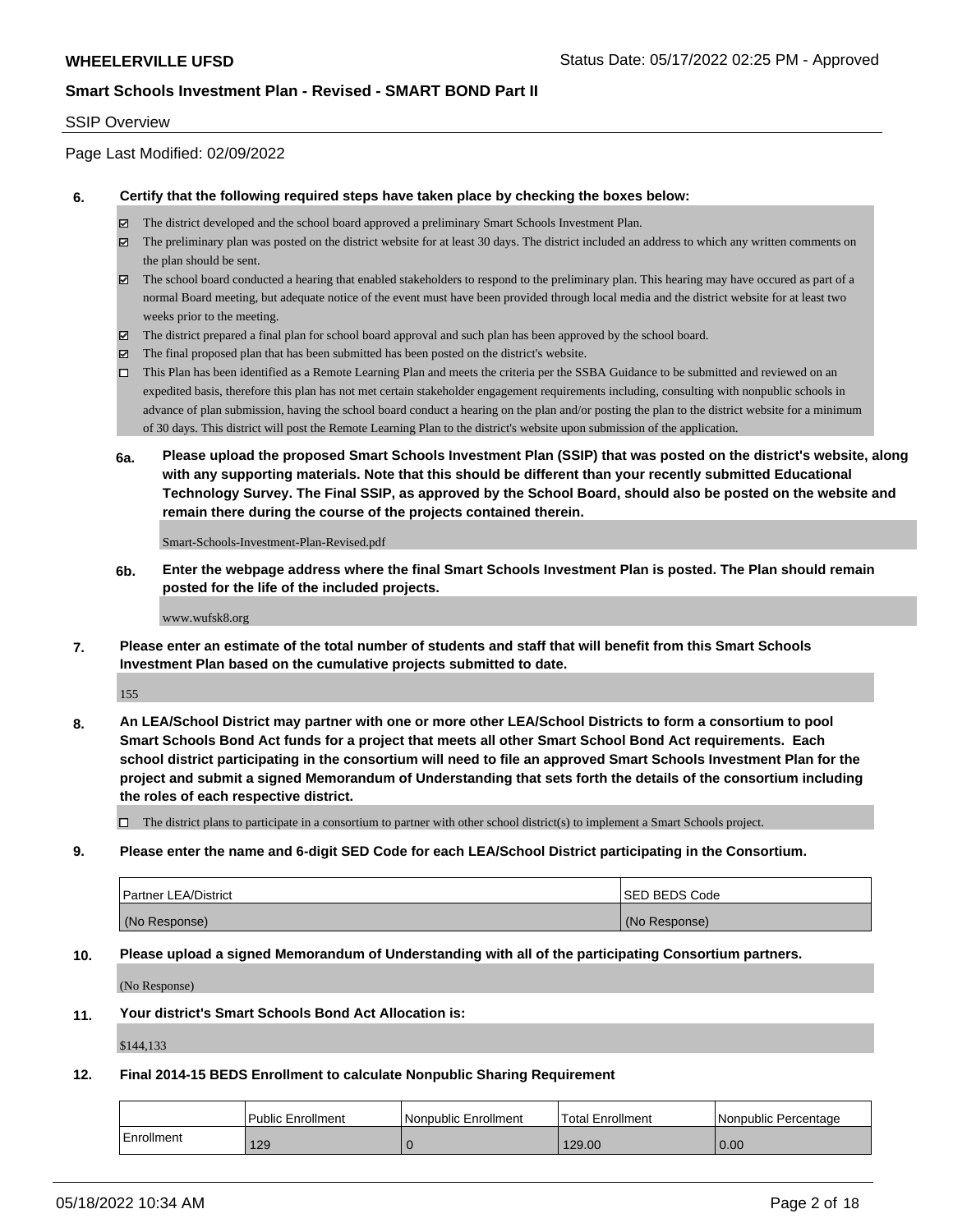## SSIP Overview

Page Last Modified: 02/09/2022

**13. This table compares each category budget total, as entered in that category's page, to the total expenditures listed in the category's expenditure table. Any discrepancies between the two must be resolved before submission.**

|                                            | Sub-Allocations | <b>Expenditure Totals</b> | <b>Difference</b> |
|--------------------------------------------|-----------------|---------------------------|-------------------|
| <b>School Connectivity</b>                 | 0.00            | 0.00                      | 0.00              |
| Connectivity Projects for<br>Communities   | 0.00            | 0.00                      | 0.00              |
| Classroom Technology                       | 45,928.21       | 45,928.21                 | 0.00              |
| Pre-Kindergarten Classrooms                | 0.00            | 0.00                      | 0.00              |
| Replace Transportable<br><b>Classrooms</b> | 0.00            | 0.00                      | 0.00              |
| <b>High-Tech Security Features</b>         | 0.00            | 0.00                      | 0.00              |
| Nonpublic Loan                             | 0.00            | 0.00                      | 0.00              |
| Totals:                                    | 45,928          | 45,928                    | 0                 |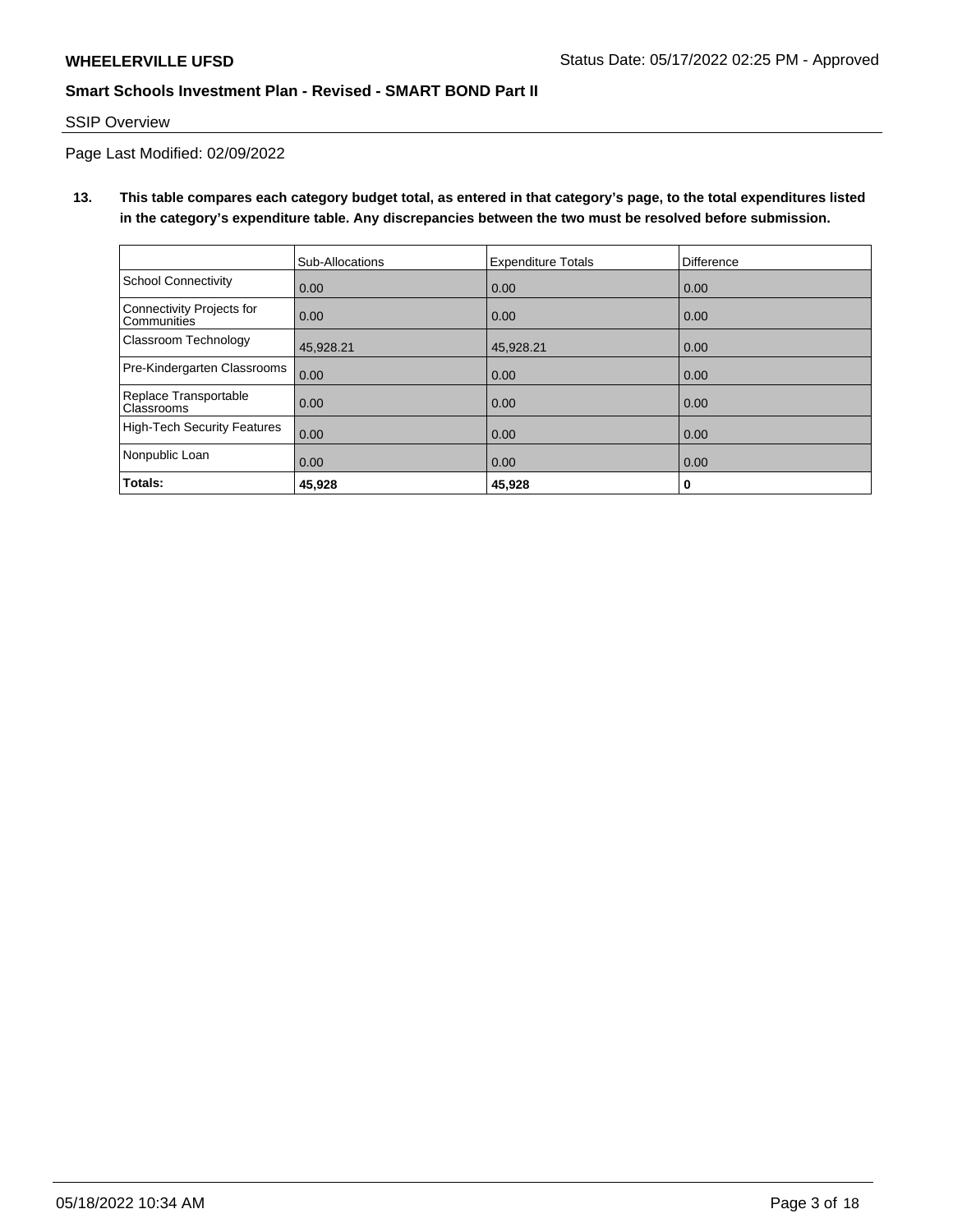## School Connectivity

Page Last Modified: 09/13/2021

- **1. In order for students and faculty to receive the maximum benefit from the technology made available under the Smart Schools Bond Act, their school buildings must possess sufficient connectivity infrastructure to ensure that devices can be used during the school day. Smart Schools Investment Plans must demonstrate that:**
	- **• sufficient infrastructure that meets the Federal Communications Commission's 100 Mbps per 1,000 students standard currently exists in the buildings where new devices will be deployed, or**
	- **• is a planned use of a portion of Smart Schools Bond Act funds, or**
	- **• is under development through another funding source.**

**Smart Schools Bond Act funds used for technology infrastructure or classroom technology investments must increase the number of school buildings that meet or exceed the minimum speed standard of 100 Mbps per 1,000 students and staff within 12 months. This standard may be met on either a contracted 24/7 firm service or a "burstable" capability. If the standard is met under the burstable criteria, it must be:**

**1. Specifically codified in a service contract with a provider, and**

**2. Guaranteed to be available to all students and devices as needed, particularly during periods of high demand, such as computer-based testing (CBT) periods.**

**Please describe how your district already meets or is planning to meet this standard within 12 months of plan submission.**

No response/ NA

- **1a. If a district believes that it will be impossible to meet this standard within 12 months, it may apply for a waiver of this requirement, as described on the Smart Schools website. The waiver must be filed and approved by SED prior to submitting this survey.**
	- By checking this box, you are certifying that the school district has an approved waiver of this requirement on file with the New York State Education Department.
- **2. Connectivity Speed Calculator (Required). If the district currently meets the required speed, enter "Currently Met" in the last box: Expected Date When Required Speed Will be Met.**

|                  | l Number of     | Required Speed | Current Speed in Expected Speed |                                    | Expected Date |
|------------------|-----------------|----------------|---------------------------------|------------------------------------|---------------|
|                  | <b>Students</b> | l in Mbps      | <b>Mbps</b>                     | to be Attained                     | When Reauired |
|                  |                 |                |                                 | Within 12 Months Speed Will be Met |               |
| Calculated Speed | (No Response)   | 0.00           | (No Response)                   | (No Response)                      | (No Response) |

**3. Describe how you intend to use Smart Schools Bond Act funds for high-speed broadband and/or wireless connectivity projects in school buildings.**

No response

**4. Describe the linkage between the district's District Instructional Technology Plan and how the proposed projects will improve teaching and learning. (There should be a link between your response to this question and your responses to Question 1 in Section IV - NYSED Initiatives Alignment: "Explain how the district use of instructional technology will serve as a part of a comprehensive and sustained effort to support rigorous academic standards attainment and performance improvement for students."** 

**Your answer should also align with your answers to the questions in Section II - Strategic Technology Planning and the associated Action Steps in Section III - Action Plan.)**

No response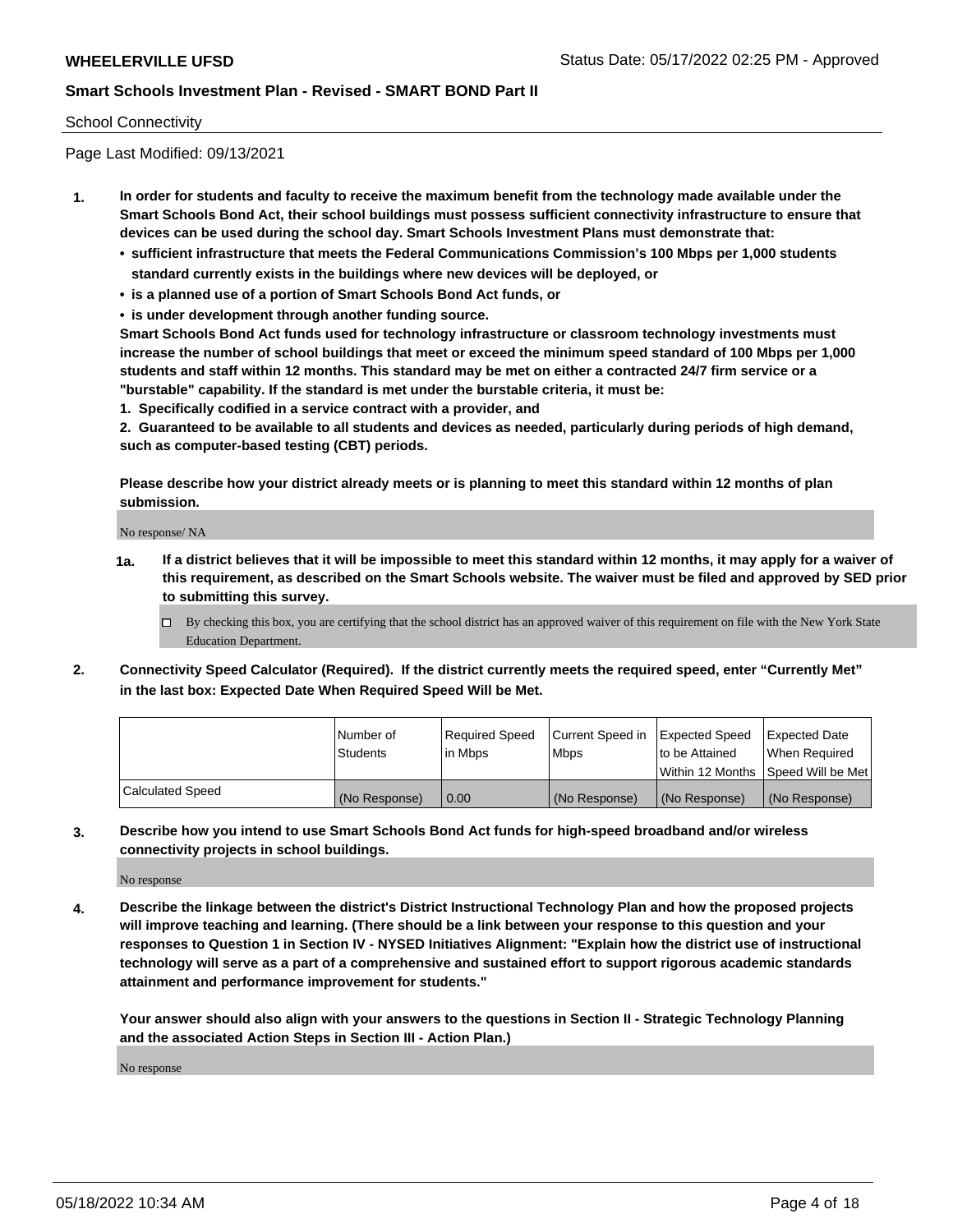#### School Connectivity

Page Last Modified: 09/13/2021

**5. If the district wishes to have students and staff access the Internet from wireless devices within the school building, or in close proximity to it, it must first ensure that it has a robust Wi-Fi network in place that has sufficient bandwidth to meet user demand.**

**Please describe how you have quantified this demand and how you plan to meet this demand.**

No response

**6. Smart Schools plans with any expenditures in the School Connectivity category require a project number from the Office of Facilities Planning. Districts must submit an SSBA LOI and receive project numbers prior to submitting the SSIP. As indicated on the LOI, some projects may be eligible for a streamlined review and will not require a building permit.**

**Please indicate on a separate row each project number given to you by the Office of Facilities Planning.**

| Project Number             |  |
|----------------------------|--|
| N <sub>o</sub><br>response |  |

**7. Certain high-tech security and connectivity infrastructure projects may be eligible for an expedited review process as determined by the Office of Facilities Planning.**

**Was your project deemed eligible for streamlined review?**

(No Response)

#### **8. Include the name and license number of the architect or engineer of record.**

| Name          | I License Number |
|---------------|------------------|
| (No Response) | (No Response)    |

#### **9. Public Expenditures – Loanable (Counts toward the nonpublic loan calculation)**

| Select the allowable expenditure type.<br>Repeat to add another item under each type. | <b>PUBLIC</b> Items to be<br>l Purchased | Quantity         | Cost Per Item    | <b>Total Cost</b> |
|---------------------------------------------------------------------------------------|------------------------------------------|------------------|------------------|-------------------|
| (No Response)                                                                         | (No Response)                            | (No<br>Response) | (No<br>Response) | 0.00              |
|                                                                                       |                                          | -0               | 0.00             |                   |

## **10. Public Expenditures – Non-Loanable (Does not count toward nonpublic loan calculation)**

| Select the allowable expenditure | <b>PUBLIC</b> Items to be purchased | Quantity | Cost per Item | <b>Total Cost</b> |
|----------------------------------|-------------------------------------|----------|---------------|-------------------|
| type.                            |                                     |          |               |                   |
| Repeat to add another item under |                                     |          |               |                   |
| each type.                       |                                     |          |               |                   |
| (No Response)                    |                                     | 0        | (No Response) | 0.00              |
|                                  |                                     | 0        | 0.00          |                   |

#### **11. Final 2014-15 BEDS Enrollment to calculate Nonpublic Sharing Requirement (no changes allowed.)**

|            | <b>Public Enrollment</b> | Nonpublic Enrollment | <sup>1</sup> Total Enrollment | l Nonpublic Percentage |
|------------|--------------------------|----------------------|-------------------------------|------------------------|
| Enrollment | 129                      |                      | 129.00                        | 0.00                   |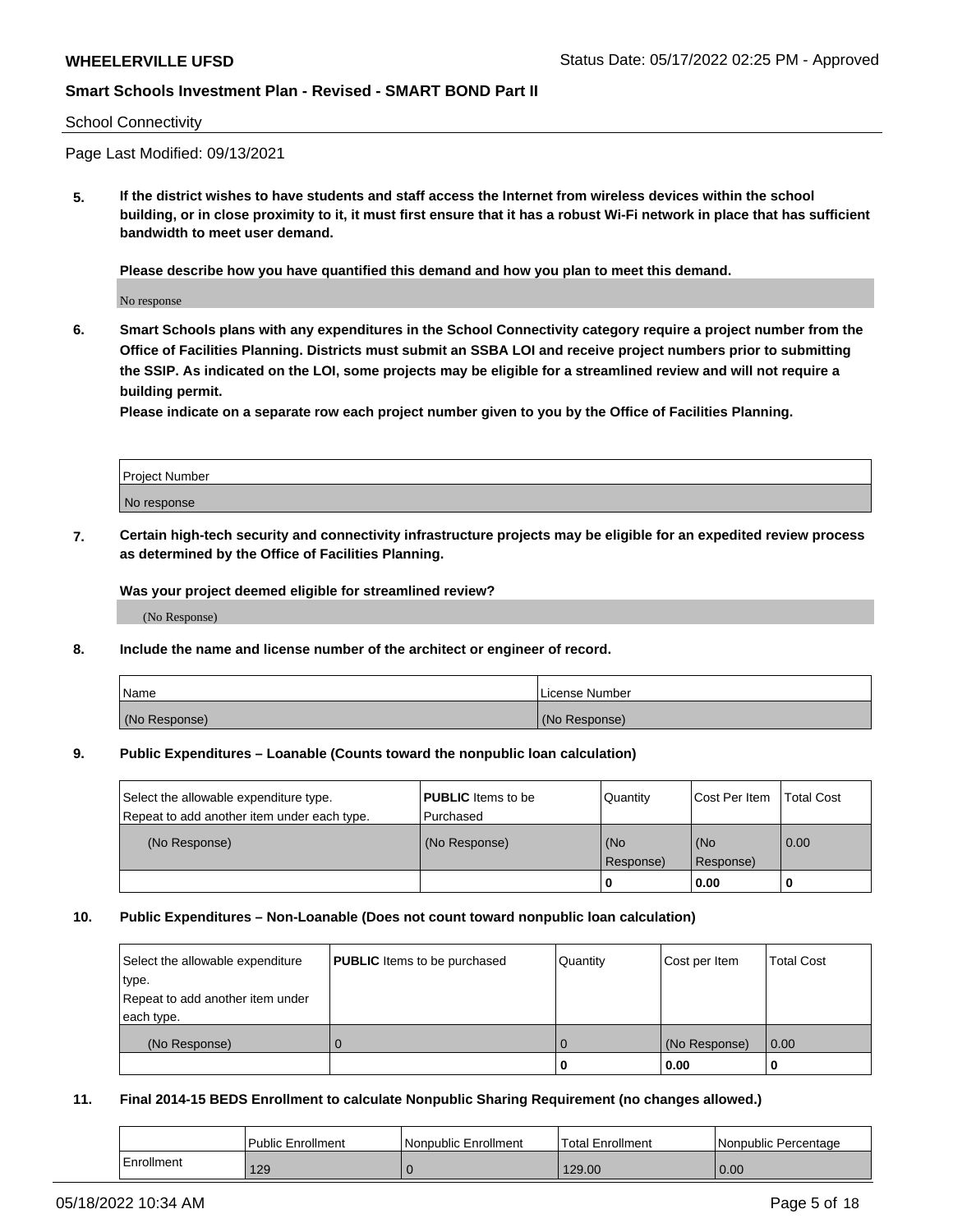# School Connectivity

Page Last Modified: 09/13/2021

## **12. Total Public Budget - Loanable (Counts toward the nonpublic loan calculation)**

|                                               | <b>Public Allocations</b> | <b>Estimated Nonpublic Loan</b><br>Amount | Estimated Total Sub-Allocations |
|-----------------------------------------------|---------------------------|-------------------------------------------|---------------------------------|
| Network/Access Costs                          | (No Response)             | 0.00                                      | 0.00                            |
| School Internal Connections and<br>Components | (No Response)             | 0.00                                      | 0.00                            |
| Other                                         | (No Response)             | 0.00                                      | 0.00                            |
| Totals:                                       | 0.00                      |                                           | 0                               |

## **13. Total Public Budget – Non-Loanable (Does not count toward the nonpublic loan calculation)**

|                                            | Sub-          |
|--------------------------------------------|---------------|
|                                            | Allocation    |
| Network/Access Costs                       | (No Response) |
| <b>Outside Plant Costs</b>                 | (No Response) |
| School Internal Connections and Components | (No Response) |
| <b>Professional Services</b>               | (No Response) |
| Testing                                    | (No Response) |
| <b>Other Upfront Costs</b>                 | (No Response) |
| <b>Other Costs</b>                         | (No Response) |
| Totals:                                    | 0.00          |

## **14. School Connectivity Totals**

|                          | Total Sub-Allocations |
|--------------------------|-----------------------|
| Total Loanable Items     | $\overline{0.00}$     |
| Total Non-Ioanable Items | 0.00                  |
| Totals:                  | 0                     |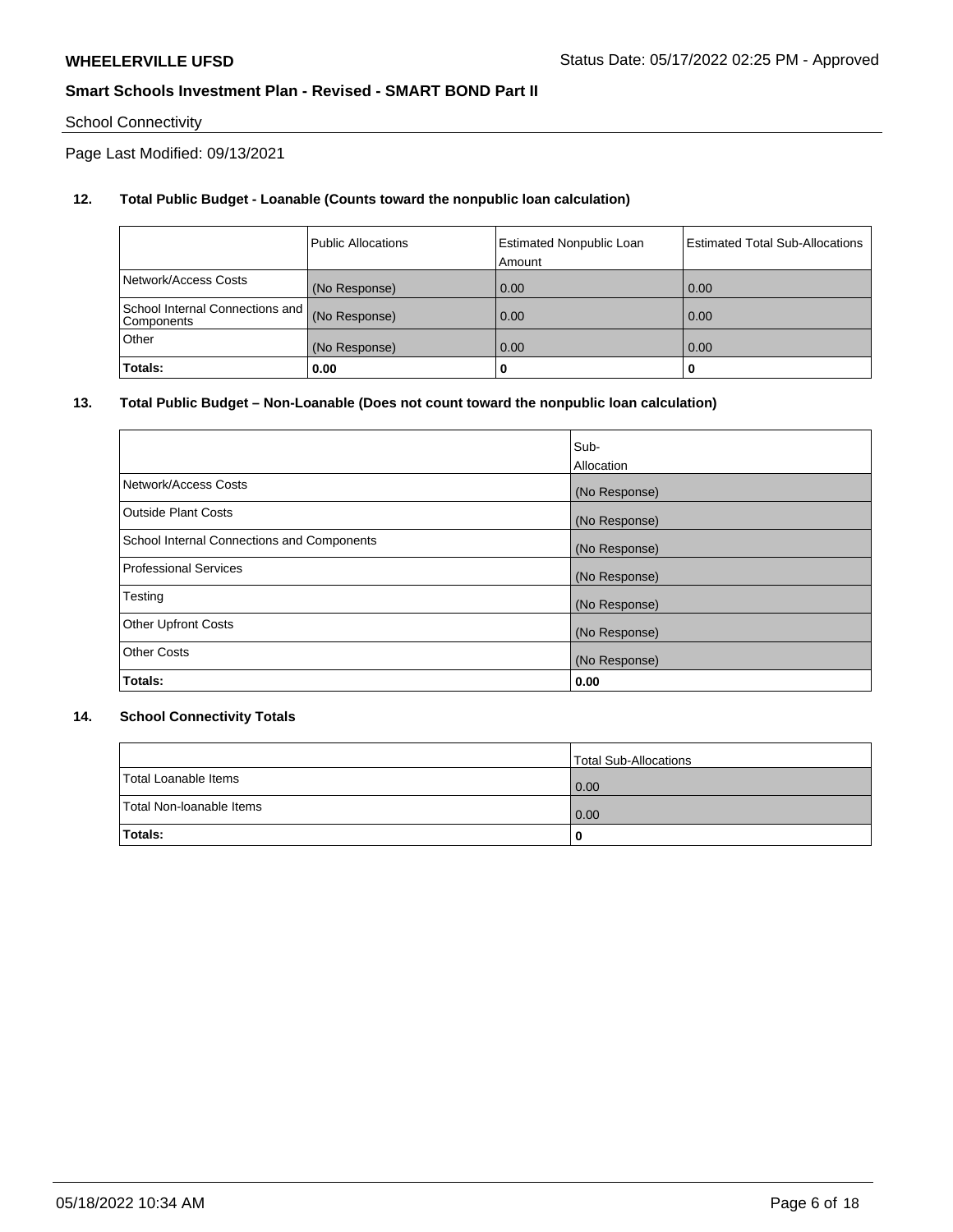Community Connectivity (Broadband and Wireless)

Page Last Modified: 09/13/2021

**1. Describe how you intend to use Smart Schools Bond Act funds for high-speed broadband and/or wireless connectivity projects in the community.**

No response

**2. Please describe how the proposed project(s) will promote student achievement and increase student and/or staff access to the Internet in a manner that enhances student learning and/or instruction outside of the school day and/or school building.**

No response

**3. Community connectivity projects must comply with all the necessary local building codes and regulations (building and related permits are not required prior to plan submission).**

 $\Box$  I certify that we will comply with all the necessary local building codes and regulations.

**4. Please describe the physical location of the proposed investment.**

No response

**5. Please provide the initial list of partners participating in the Community Connectivity Broadband Project, along with their Federal Tax Identification (Employer Identification) number.**

| <b>Project Partners</b> | Federal ID#   |
|-------------------------|---------------|
| (No Response)           | (No Response) |

**6. Please detail the type, quantity, per unit cost and total cost of the eligible items under each sub-category.**

| Select the allowable expenditure | Item to be purchased | Quantity      | Cost per Item | <b>Total Cost</b> |
|----------------------------------|----------------------|---------------|---------------|-------------------|
| type.                            |                      |               |               |                   |
| Repeat to add another item under |                      |               |               |                   |
| each type.                       |                      |               |               |                   |
| (No Response)                    | (No Response)        | (No Response) | (No Response) | 0.00              |
|                                  |                      | 0             | 0.00          |                   |

**7. If you are submitting an allocation for Community Connectivity, complete this table.**

**Note that the calculated Total at the bottom of the table must equal the Total allocation for this category that you entered in the SSIP Overview overall budget.**

|                                    | Sub-Allocation |
|------------------------------------|----------------|
| Network/Access Costs               | (No Response)  |
| <b>Outside Plant Costs</b>         | (No Response)  |
| <b>Tower Costs</b>                 | (No Response)  |
| <b>Customer Premises Equipment</b> | (No Response)  |
| Professional Services              | (No Response)  |
| Testing                            | (No Response)  |
| <b>Other Upfront Costs</b>         | (No Response)  |
| <b>Other Costs</b>                 | (No Response)  |
| Totals:                            | 0.00           |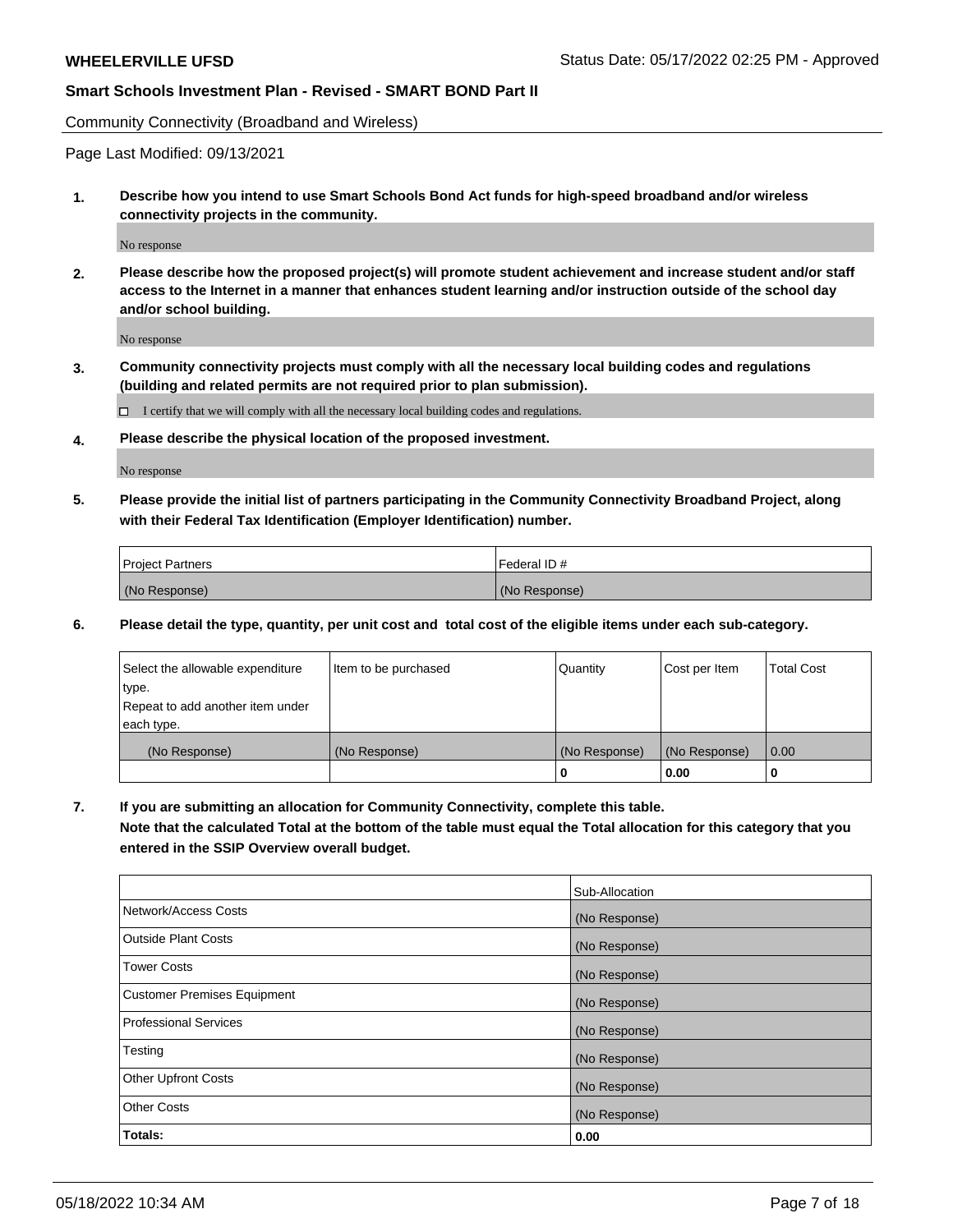### Classroom Learning Technology

Page Last Modified: 05/12/2022

**1. In order for students and faculty to receive the maximum benefit from the technology made available under the Smart Schools Bond Act, their school buildings must possess sufficient connectivity infrastructure to ensure that devices can be used during the school day. Smart Schools Investment Plans must demonstrate that sufficient infrastructure that meets the Federal Communications Commission's 100 Mbps per 1,000 students standard currently exists in the buildings where new devices will be deployed, or is a planned use of a portion of Smart Schools Bond Act funds, or is under development through another funding source.**

**Smart Schools Bond Act funds used for technology infrastructure or classroom technology investments must increase the number of school buildings that meet or exceed the minimum speed standard of 100 Mbps per 1,000 students and staff within 12 months. This standard may be met on either a contracted 24/7 firm service or a "burstable" capability. If the standard is met under the burstable criteria, it must be:**

**1. Specifically codified in a service contract with a provider, and**

**2. Guaranteed to be available to all students and devices as needed, particularly during periods of high demand, such as computer-based testing (CBT) periods.**

**Please describe how your district already meets or is planning to meet this standard within 12 months of plan submission.**

Within our service contract through NERIC we surpass the need of 100 mbps per 1000 students since we have a contract 40 mbps and our need is 13 mbps.

- **1a. If a district believes that it will be impossible to meet this standard within 12 months, it may apply for a waiver of this requirement, as described on the Smart Schools website. The waiver must be filed and approved by SED prior to submitting this survey.**
	- By checking this box, you are certifying that the school district has an approved waiver of this requirement on file with the New York State Education Department.
- **2. Connectivity Speed Calculator (Required). If the district currently meets the required speed, enter "Currently Met" in the last box: Expected Date When Required Speed Will be Met.**

|                  | l Number of<br><b>Students</b> | Required Speed<br>l in Mbps | Current Speed in Expected Speed<br><b>Mbps</b> | to be Attained                      | Expected Date<br>When Required |
|------------------|--------------------------------|-----------------------------|------------------------------------------------|-------------------------------------|--------------------------------|
|                  |                                |                             |                                                | Within 12 Months 1Speed Will be Met |                                |
| Calculated Speed | 115                            | 11.50                       | 40                                             | 40                                  | met                            |

**3. If the district wishes to have students and staff access the Internet from wireless devices within the school building, or in close proximity to it, it must first ensure that it has a robust Wi-Fi network in place that has sufficient bandwidth to meet user demand.**

**Please describe how you have quantified this demand and how you plan to meet this demand.**

In February of 2018 as part of the Smart Schools submission we purchased and installed 12 HP Aruba Access Points.

**4. All New York State public school districts are required to complete and submit an Instructional Technology Plan survey to the New York State Education Department in compliance with Section 753 of the Education Law and per Part 100.12 of the Commissioner's Regulations.**

**Districts that include educational technology purchases as part of their Smart Schools Investment Plan must have a submitted and approved Instructional Technology Plan survey on file with the New York State Education Department.**

By checking this box, you are certifying that the school district has an approved Instructional Technology Plan survey on file with the New York State Education Department.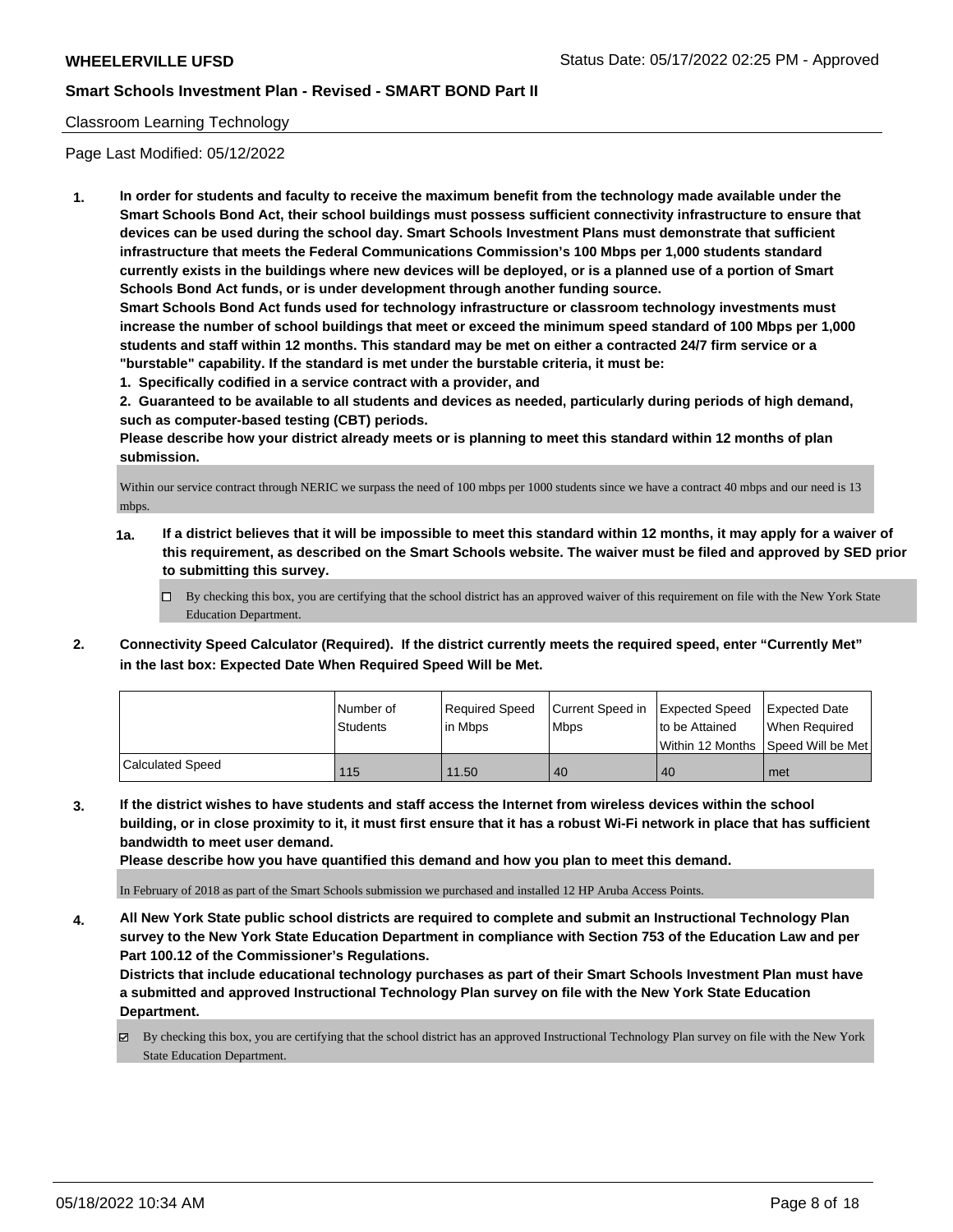### Classroom Learning Technology

Page Last Modified: 05/12/2022

**5. Describe the devices you intend to purchase and their compatibility with existing or planned platforms or systems. Specifically address the adequacy of each facility's electrical, HVAC and other infrastructure necessary to install and support the operation of the planned technology.**

The building electrical infrastructure is more than capable than to support multiple devices. The building HVAC and electrical system meet the SED guidelines for student occupied instructional area. All heating and cooling systems are comprised of filtration system to ensure indoor air quality.

## **Dell Chromebook 3100**

An accessible and highly durable 11.6-inch laptop with 14 hours of battery life and features seamless manageability.

- Processor:Intel Celeron N4020 (Dual Core, up to 2.8 GHz Cache, Intel Burst Technology)
- Memory: 4 GB 2400 MHz LPDDR4 SDRAM
- Hard Drive: 32 GB eMMC
- Display: 11.6" LCD, HD (1366 x 768) Touch Screen, Camera & Microphone, WLAN Capable
- Input Device: Keyboard, Touchpad (multi-gesture touchpad, spill-resistant, tamper-resistant keyboard)
- Networking:Intel Wireless-AC 9560 Bluetooth 5.0
- Battery: 3-cell Lithium ion 42 watt hour(s)
- Dimensions
- Width: 12 inch
- Depth: 8.2 inch
- Height: 0.8 inch
- Weight: 2.84 lbs
- Ports: 2 USB 3.0 Ports, 2 USB-C Ports, 1 headphone/microphone combo jack
- Services: 1 Year Dell Mail-in Service

### **Google Chrome Education Upgrade**

- Perpetual Academic License
- Chrome OS Upgrades
- Device Management
- 24x7 IT Admin Support

#### **Dell Latitude 5520-15.6 cor i7 1185G7- vPro- 16 GB RAM- 112 GB SSD**

- Processor- Core i7, Quad-Core, Generation 11, Intel 4.8 GHZ, Intel Turbo Boost Technology 2.0
- Memory- 16GB
- Hard Drive- 512 GB, Class 35, NVM Express
- Battery- 4-cell, Lithium ion, 63 watt hours
- Power Device- 5/9/15/20 volt, 65 watt, AC 120/130 V, 50/60 hertz
- Card reader, microSD, microSDHC, microSDXC
- Speakers- Stereo speakers, Realtek ALC3204, high definition audio
- Display- LCD, touchscreen, 15.6 in, 1920 X 1080, Full HD, widescreen, pixel 141, 0 hertz
- Dimensions:
- Width- 14.1 in
- Depth- 9.3 in
- Height- 0.9 in
- Weight- 3.51 lbs
- Interfaces: USB 3.0-2, USB-C- 2, HDMI-1, headphone/microphone combo jack, LAN, USB 3.2 Gen 1, USB 3.2 Gen 1 (power share)
- Networking- Intel Wi-Fi 6 AX 201, Bluetooth, Ethernet, Fast Ethernet, Gigabit Ethernet
- Keyboard, touchpad
- Notebook, Windows, Trusted Platform Module Security Chip, Fingerprint reader, Smart card reader
- Service & Support- 1 year Hardware Service with Onsite/In-home service after remote diagnosis- Disti SNS
- **Dell Latitude 3520 15.6-inch display**
- Processor: Intel Core i5 Quad-Core
- Memory: 8 GB DDR4 SDRAM
- Hard Drive: 32 GB Non-ECC
- Flash Memory: card reader: microSD, microSDHC, microSDXC
- Display: LED 15.6 inch HD; HD Digital Camera with Webcam capability, stereo speakers, microphone
- Input Device: keyboard, touchpad with numeric keypad
- Networking: Intel Wi-Fi 6 AX 201, bluetooth, ethernet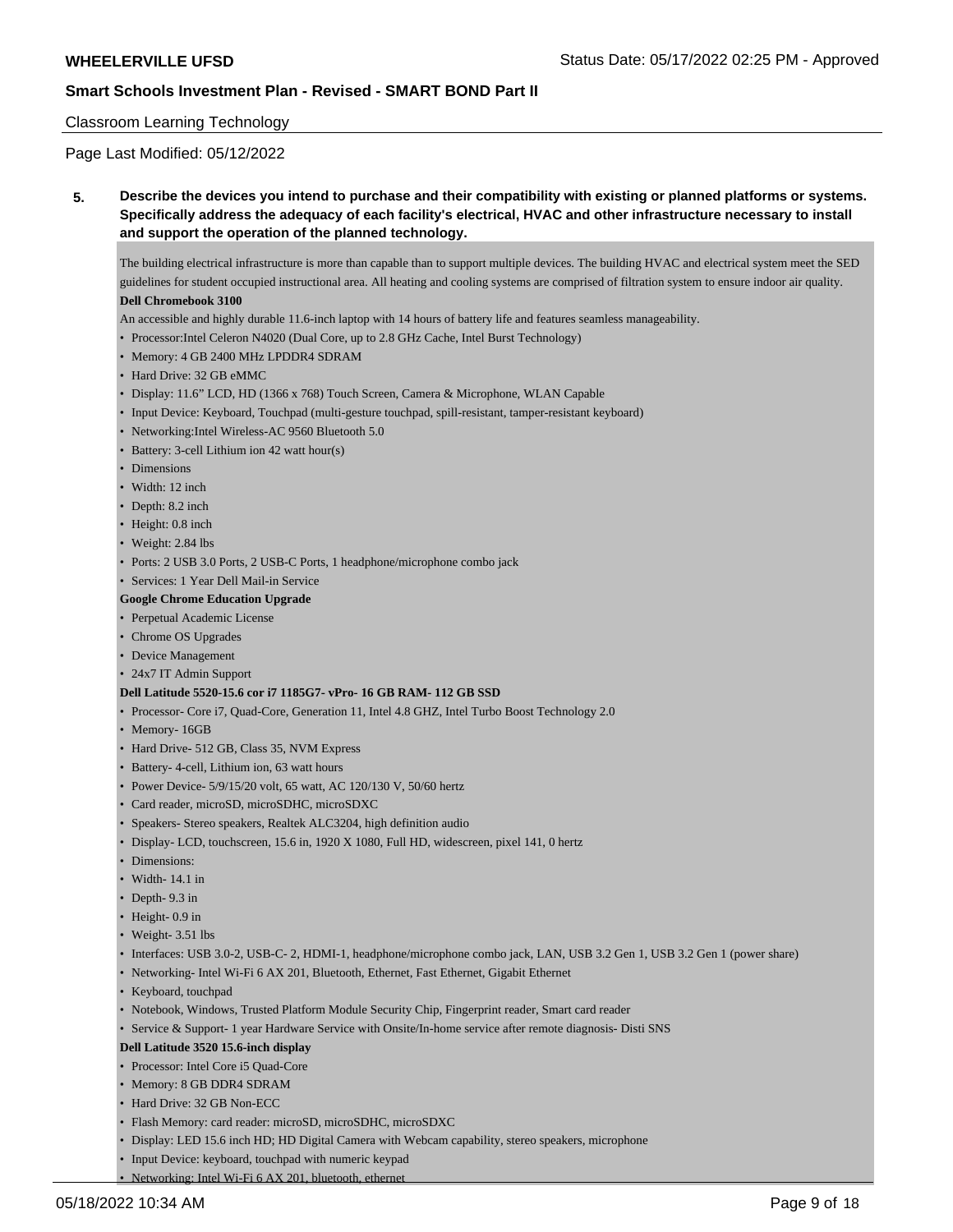## Classroom Learning Technology

### Page Last Modified: 05/12/2022

- Interfaces: 1 USB 2.0 Ports, 2 USB 3.0 Ports, 1 USB-C Port, 1 HDMI Ports, USB Power Delivery, HDMI, Headphone/microphone combo jack, LAN • OS: Windows 10 Pro • Software: McAfee Small Business Security, Microsoft Office
- Battery: 4-cell, 54 watt hour(s)
- Dimensions:
- Width: 14.2 inch
- Depth: 9.5 inch
- Height: 0.7 inch
- Weight: 3.95 lbs
- Service & Support: 1 Year Hardware Service with Onsite/in-Home Service after Remote Diagnosis
- **Promethean ACTIVpanel Nickel 65"-4K**
- Promethean ACTIVpanel Nickel LED-backlit LCD flat panel display, 65-inch
- Built-in interactive whiteboard, touchscreen (multi touch)
- Display Format: 4K UHD (2160p)
- Audio System: 30 watt, 2 speakers, front firing
- Media Player: 4 USB Ports
- Processor: ARM Cortex-A73 Dual-Core + ARM Cortex-A53 Dual-Core
- Memory: 2 GB RAM
- Hard Drive: 16 GB, Android OS 8.0
- Network: LAN, Wi-Fi, Fast ethernet
- Remote Control
- Connections:
- Audio line in
- Composite video input
- HDMI-front, HDMI-rear
- LAN input, output
- MIcrophone input
- Touch-front, rear
- USB: 2 front, 2 rear
- USB 3.0 front
- USB-C with power delivery
- VGA input
- Cable: HDMI cable-10 ft., USB cable-10 ft., USB-C-6 ft.
- Power Device: power supply AC 120/230 V
- Dimensions
- Width: 60.5 inch
- Depth: 3.5 inch
- Height: 37.8 inch
- Weight: 101.41 lbs
- **Promethean Mobile Stand**
- Dimensions:
- Weight- 82.5lb
- Overall- 61.6"X 51.2"X 26.2"
- Shelf- 31.5" X 15.7"

Contents: bracket, base plate and shelf, vertical bracket, wheels and fixtures

**The LEGO® Education SPIKE™ Prime Set** is the go-to STEAM learning tool for grade 6-8 students. Combining colorful LEGO building elements, easy-to-use hardware, and an intuitive drag-and-drop coding language based on Scratch. SPIKE Prime continuously engages students through playful learning activities to think critically and solve complex problems, regardless of their learning level. From easy-entry projects to limitless creative design possibilities, including the option to explore text-based coding with Python, SPIKE Prime helps students learn the essential STEAM and 21st century skills needed to become the innovative minds of tomorrow... while having fun. The kit includes 529 lego bricks, 29 interactive lessons for students, and varied levels that are easily adaptable for all levels of learners. These kits will replace the current Lego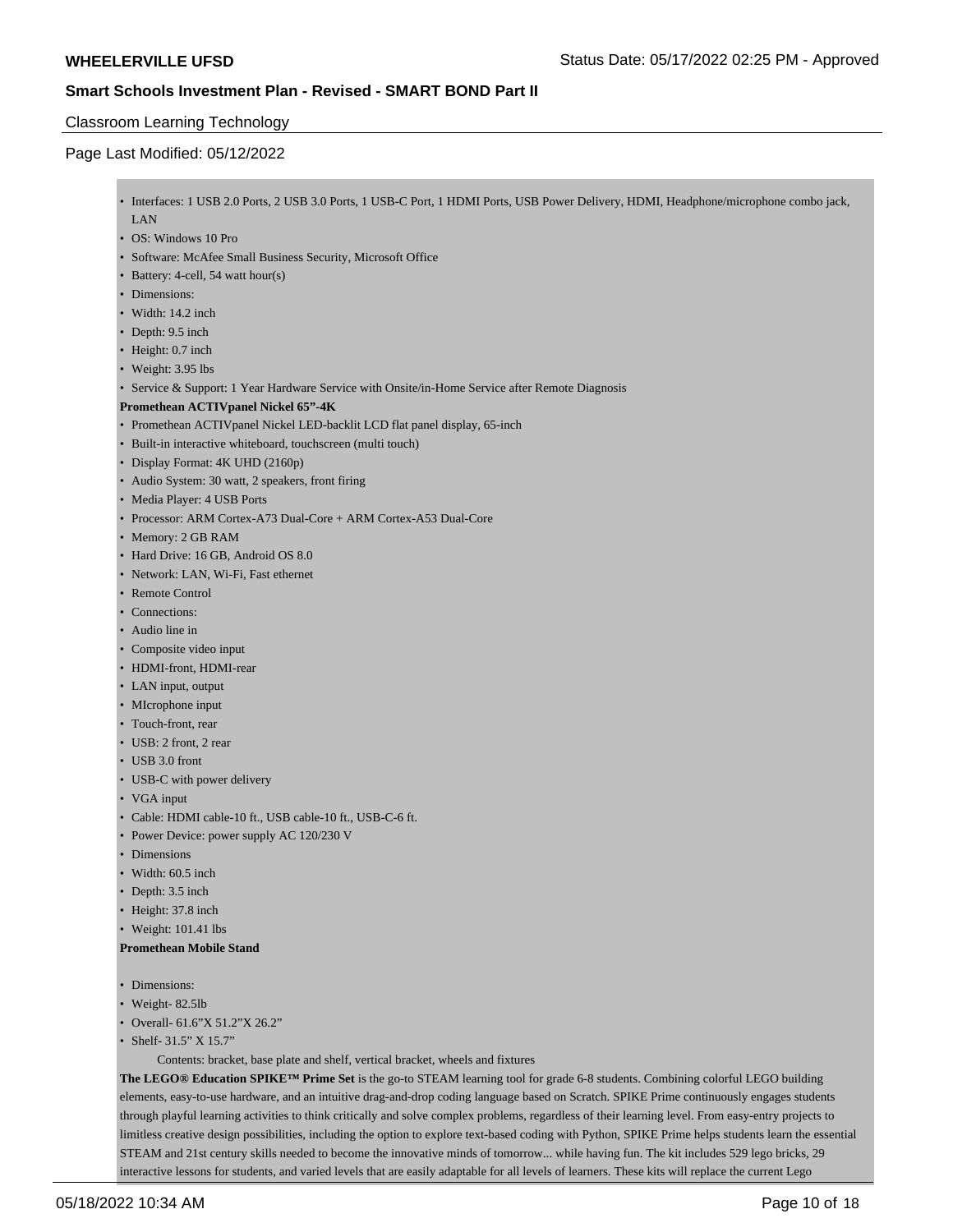## Classroom Learning Technology

# Page Last Modified: 05/12/2022

MINDSTORMS EV3 that are in use, as Lego Education is discontinuing support and production of the MINDSTORMS parts.

#### **Dell Docking Station WD19S- docking station-USB-C HDMI, 2 X DP, USB-C**

- Cable- 1 X USB-C cable- 2.6 ft
- Max Resolution: 5120 X 288-60 Hz
- 130W power delivery to Dell systems, 90 W power delivery to non-Dell systems, Security lock slot, Wireless vPro, Noble Wedge security slot/ kensington security slot
- Dimensions & Weight: W- 8.1 in, Depth- 3.5 in, Height- 1.1 in, Weight- 20.63 ounce
- Interface: 1 x display / video HDMI 19 pin HDMI Type A, 1 x network Ethernet 1000 RJ-45, 1 x USB-C, 2 x display / video DisplayPort 20 pin DisplayPort, 2 x USB-C 3.1 Gen 2, 3 x USB 3.1 Gen 1 - 9 pin USB Type A
- Power Device:
- Power adapter
- 130 watt
- AC 120/230 V
- 50/60 hertz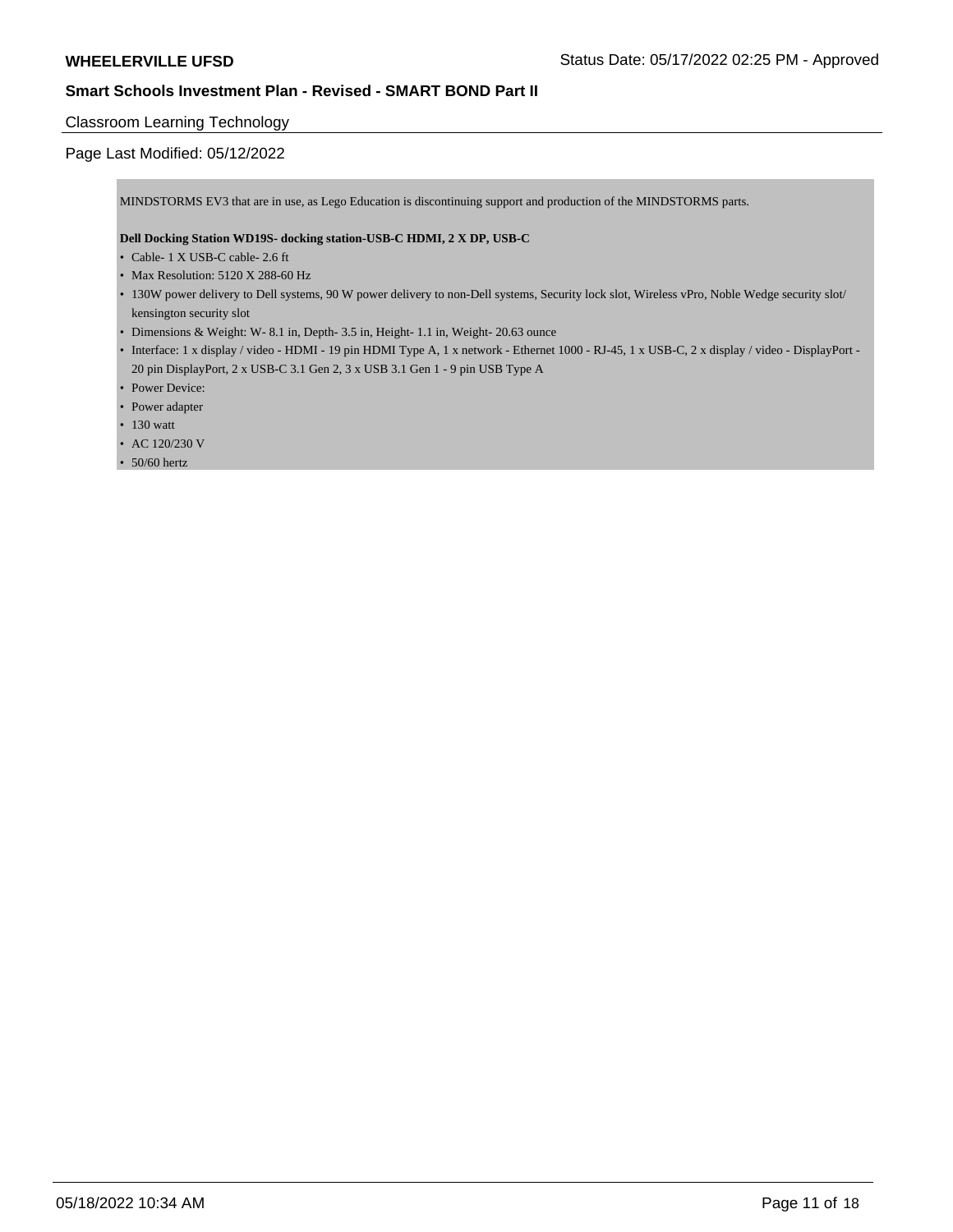### Classroom Learning Technology

Page Last Modified: 05/12/2022

### **6. Describe how the proposed technology purchases will:**

- **> enhance differentiated instruction;**
- **> expand student learning inside and outside the classroom;**
- **> benefit students with disabilities and English language learners; and**
- **> contribute to the reduction of other learning gaps that have been identified within the district.**

**The expectation is that districts will place a priority on addressing the needs of students who struggle to succeed in a rigorous curriculum. Responses in this section should specifically address this concern and align with the district's Instructional Technology Plan (in particular Question 2 of E. Curriculum and Instruction: "Does the district's instructional technology plan address the needs of students with disabilities to ensure equitable access to instruction, materials and assessments?" and Question 3 of the same section: "Does the district's instructional technology plan address the provision of assistive technology specifically for students with disabilities to ensure access to and participation in the general curriculum?")**

**In addition, describe how the district ensures equitable access to instruction, materials and assessments and participation in the general curriculum for both SWD and English Language Learners/Multilingual Learners (ELL/MLL) students.**

**Please note: If this plan has been identified as a Remote Learning Plan to be submitted and reviewed on an expedited basis, the district should explain how this plan will facilitate remote and hybrid learning, in lieu of responding to the question above.**

#### **Promethean ACTIVpanel**

It's much easier to concentrate on something when you're playing an active role. Up to 10 students can draw on the interactive screen at any one time, making them ideal for increasing engagement. This type of technology provides students with enriched learning experiences by projecting visual elements. Teachers are able to accommodate different learning styles, making differentiation easier. Visual learners can learn by observing the board while tactile learners learn by touching the board.

Learning can come to life without even having to leave the classroom. Student learning is enhanced because of the ability to view diagrams, charts, videos, and more. Students find it more fun to learn to work together in front of the class, they are likely to take participation more seriously. The interactive projectors also make it easier to teach dynamically. An interactive projector can be a valuable tool for increasing engagement, even from students' seats. The touchscreen option allows teachers to run multiple programs at the touch of their finger.

For students with disabilities and English Language Learners, this technology is used all over the country to enhance the ways students learn. Visual, auditory, and kinesthetic learners all have equal opportunities to learn. Students are able to express ideas,learn information, and demonstrate understanding in many ways, supporting inclusive classrooms.

For students with physical disabilities, they are able to write and interact with their fingers, even if they have trouble holding the pen. The touch and click ease allow those who struggle with keyboard and mice to still interact with the board.

### **Chromebooks**

Chromebooks enhance student communication and collaborating abilities. Gmail, calendars, and video conferencing allow students to get organized and stay communicated with important assignments and projects. Each student has their own personal profile, so students are able to download and use different apps specific to their learning and abilities. The Chromebook is an assistive tool for students who may need to look up additional information or videos to gain a better understanding of topics taught in class.

Chromebooks allow students to stay connected and work together when working on group projects, reports, powerpoints, or videos. Access to work can be attained whether students are together or not. Google apps allow students to collaborate, even when they can not physically be together.

Chromebooks are desktop learning stations that every student has access to; even those with special needs or ELL users. Students are able to use applications such as text to speech and translation for assistance. They are an assistive tool (AT) that helps students with special needs access curriculum and information.The extra apps and features help those with physical, cognitive, or language delays have the same access to learning as those students without. It promotes the inclusive classroom environment.

Students are able to access curriculum without accessing triggers that may occur. They are able to view curriculum and resources with ease and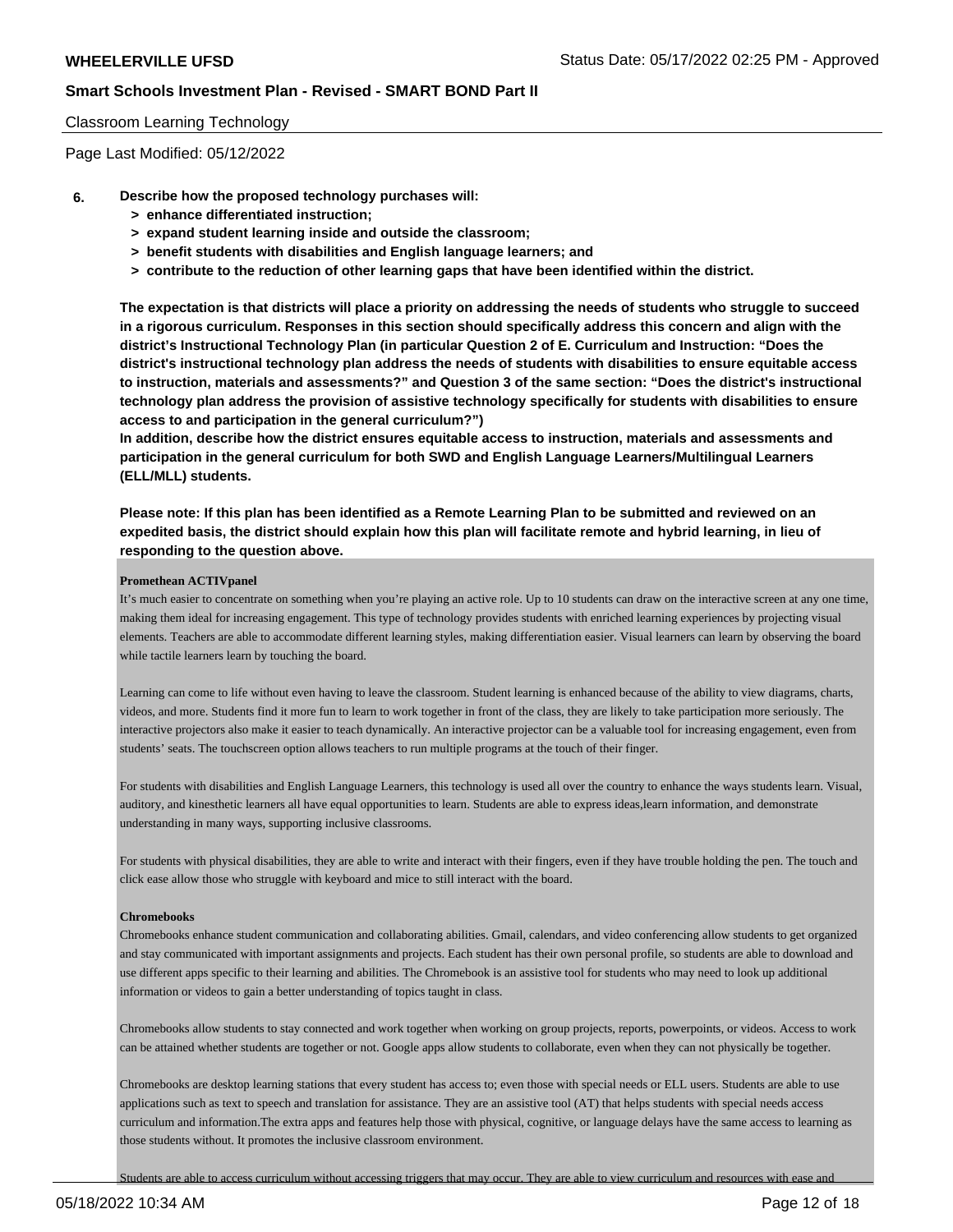## Classroom Learning Technology

### Page Last Modified: 05/12/2022

without distraction; lowering anxiety. Teachers are also able to support individual needs with the use of specialized web apps, screen readers, screen magnifies, and collaboration tools.

**The LEGO® Education SPIKE™ Prime Set** enhances differentiated instruction by offering lessons at various levels, as well as two different styles of coding that allows for students to advance as they feel comfortable to do so. Students are able to choose between block coding, similar to Scratch.mit, or Python style. Students will also be able to have lessons read to them to help with directions, and follow along with objectives on their Chromebooks. Additionally, the lessons are scalable for teachers to meet students at the grade level they are learning at.

Allowing students to use The LEGO® Education SPIKE™ Prime Sets will allow students to work on critical thinking and problem solving skills, as well as enhancing their STEAM and engineering knowledge. The lessons are targeted at solving real world challenges that students may face at home, while allowing them to work on solutions in the classroom where they can learn through trial and error.

Students with disabilities and English language learners will have equal opportunities to explore lessons. The lessons included have options to be read aloud or in different languages. The various colors of the Lego bricks are designed to make them easy to distinguish from one another, ensuring each student will be able to locate the bricks necessary while continuing

The district has identified through a BrightBytes survey several technology areas that need improvement. These include working with peers online and using technology to create something. The LEGO® Education SPIKE™ Prime Set allows students to collaborate together in the lessons to achieve objectives, while also getting them familiar with accessing materials online and applying them in a classroom setting. The district has also identified technology fluency as an area of improvement in the 2022 Technology Plan. Incorporating this curriculum will allow for further alignment with the New York State Computer Science and Digital Fluency Learning Standards.

#### **Laptops:**

These laptops will be used to replace existing outdated technology in several classrooms. The new technology will increase access to programs for student learning and engagement. The new laptops will be used alongside the new Promethean boards which will have better compatibility. This will give teachers the opportunity to work from various locations.

With new laptops, teachers will be able to access different learning platforms and tools. Some of the tools and platforms will allow teachers to track student progress and create individualized learning plans. This will encompass ELL, special education, and other identified students or groups of students. The teachers will be able to present information in multiple formats to reach all learning styles.

## **7. Where appropriate, describe how the proposed technology purchases will enhance ongoing communication with parents and other stakeholders and help the district facilitate technology-based regional partnerships, including distance learning and other efforts.**

Parent-teacher communication is a vital factor that contributes to the success of students. With the increase of technology platforms like emails, texts, websites, electronic portfolios, online-surveys, and remote learning these applications make communication more timely, efficient, productive and satisfying. Technology also allows teachers to create calendars that can be accessed at any time, so parents can schedule meetings, view homework assignments or even volunteer at school. Teachers can also create on-line grade-books, enhance remote learning options and allow parents and students to actively participate with the educational experience. With the addition of technology performance can occur on a steady basis and interventions can be at a faster rate. Additionally, students in all grades and staff will be given the opportunity to bring devices home to bridge the gap to those members who lack technology.

Teachers will use technology to collaborate with colleagues to do cross curricular work, track student behavior and academic progress, and share information with parents.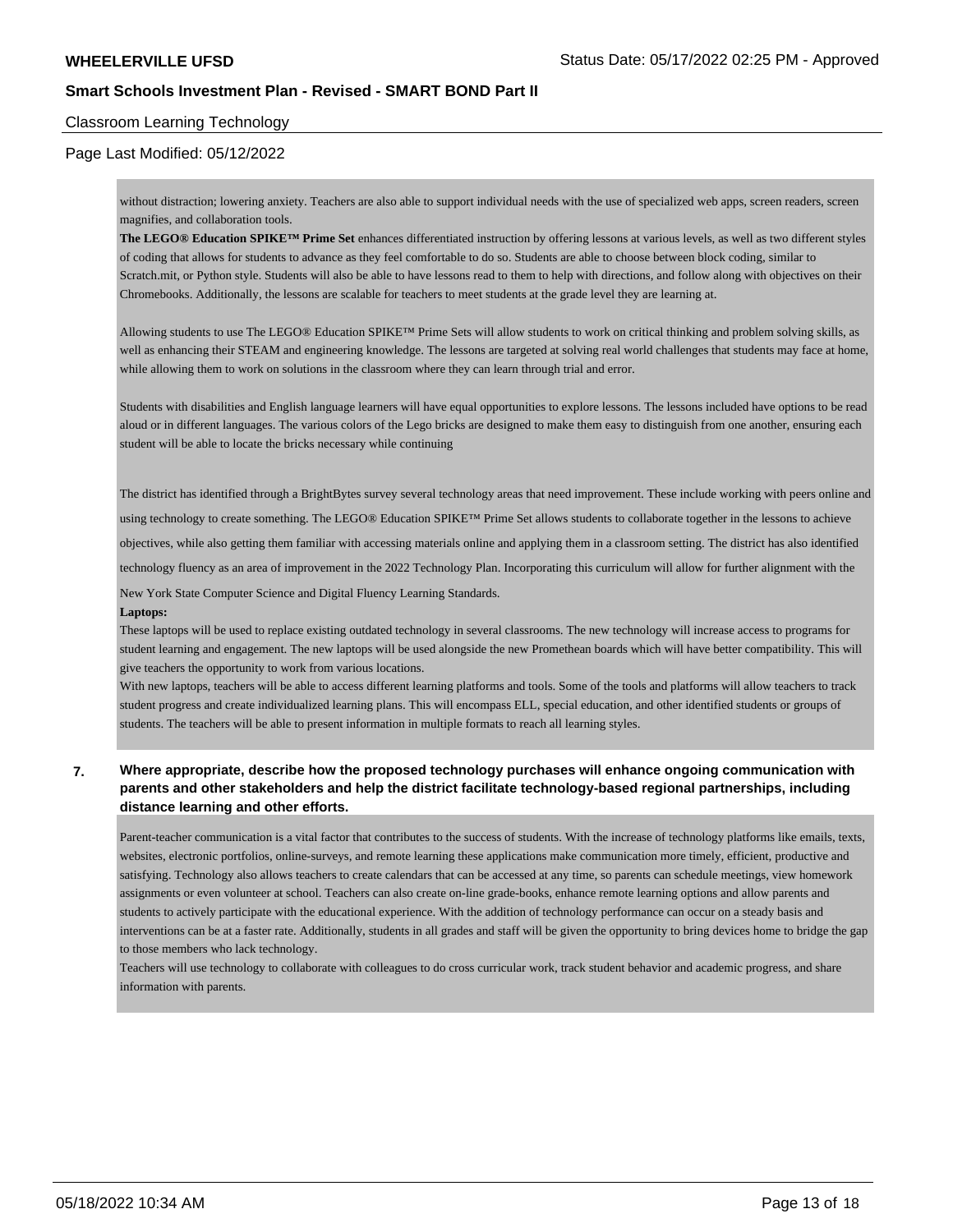### Classroom Learning Technology

Page Last Modified: 05/12/2022

**8. Describe the district's plan to provide professional development to ensure that administrators, teachers and staff can employ the technology purchased to enhance instruction successfully.**

**Note: This response should be aligned and expanded upon in accordance with your district's response to Question 1 of F. Professional Development of your Instructional Technology Plan: "Please provide a summary of professional development offered to teachers and staff, for the time period covered by this plan, to support technology to enhance teaching and learning. Please include topics, audience and method of delivery within your summary."**

**Please note: If this plan has been identified as a Remote Learning Plan to be submitted and reviewed on an expedited basis, the district should provide a statement confirming that the district has provided or will provide professional development on these devices to its staff, in lieu of responding to the question above.**

PreK-8 teachers will be addressing the following topics through professional development that will be ongoing; Interactive Monitor training (SMART TV), cybersecurity, ED Law 2D requirements, integrating technology into curriculum, check-up for device gaps, surveys and tech problems, apps for education, and how to use technology to differentiate instruction. In addition, we continue to work with NERIC for services and to provide appropriate trainings. NERIC services include: consultation, planning, implementation, oversight and ongoing support for standardized technology. There is also training available for staff through our local HFM BOCES. Some of the topics that are presented are: coding for upper elementary students and simple app development for any classroom. As part of the District Development Plan there will be an onsite teacher and administrator that undergoes professional development training to provide certified training to all staff members.

Evaluation of implementation of the Technology Plan will be conducted by surveys, simple observations of technology use, instruction and integration by the two Technology Integration Specialists and by building administrators. The two Technology Integration Specialist will collect data and present it at monthly technology meetings. Comments from teachers, students, staff, parents and the community may be referred to administration or the Technology Specialists. Any feedback that warrants changes will be presented at the meetings and next steps will be decided.

The technology specialists will attend conferences to gain insight on new learning platforms, tools, and devices to enhance teachers practices and student learning. Technology specialists will present this information to staff to determine which tools are of interest and then provide professional development.

- **9. Districts must contact one of the SUNY/CUNY teacher preparation programs listed on the document on the left side of the page that supplies the largest number of the district's new teachers to request advice on innovative uses and best practices at the intersection of pedagogy and educational technology.**
	- By checking this box, you certify that you have contacted the SUNY/CUNY teacher preparation program that supplies the largest number of your new teachers to request advice on these issues.
	- **9a. Please enter the name of the SUNY or CUNY Institution that you contacted.**

SUNY Plattsburgh

**9b. Enter the primary Institution phone number.**

518-862-5436

**9c. Enter the name of the contact person with whom you consulted and/or will be collaborating with on innovative uses of technology and best practices.**

Lora Parks

- **10. To ensure the sustainability of technology purchases made with Smart Schools funds, districts must demonstrate a long-term plan to maintain and replace technology purchases supported by Smart Schools Bond Act funds. This sustainability plan shall demonstrate a district's capacity to support recurring costs of use that are ineligible for Smart Schools Bond Act funding such as device maintenance, technical support, Internet and wireless fees, maintenance of hotspots, staff professional development, building maintenance and the replacement of incidental items. Further, such a sustainability plan shall include a long-term plan for the replacement of purchased devices and equipment at the end of their useful life with other funding sources.**
	- By checking this box, you certify that the district has a sustainability plan as described above.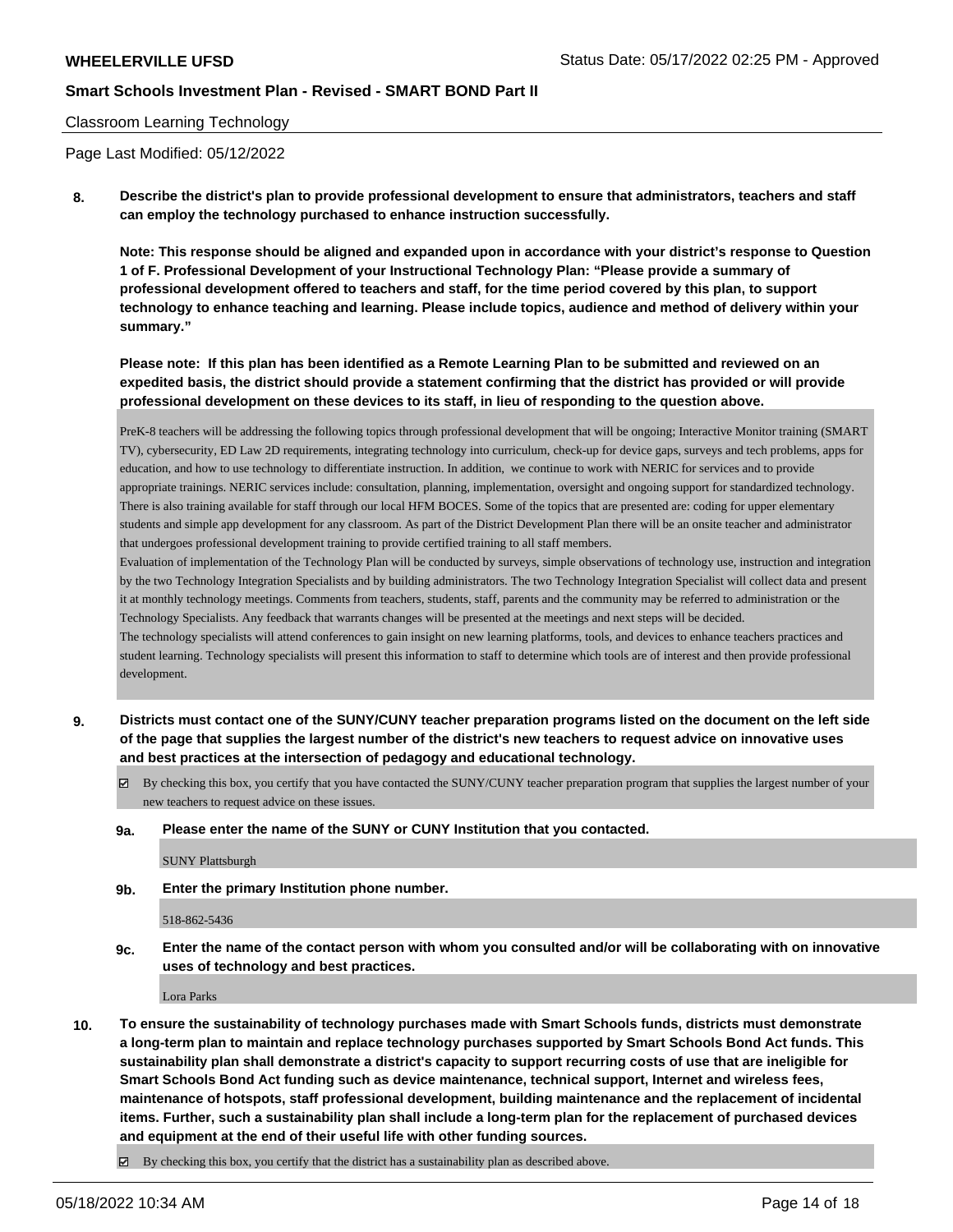# Classroom Learning Technology

Page Last Modified: 05/12/2022

**11. Districts must ensure that devices purchased with Smart Schools Bond funds will be distributed, prepared for use, maintained and supported appropriately. Districts must maintain detailed device inventories in accordance with generally accepted accounting principles.**

By checking this box, you certify that the district has a distribution and inventory management plan and system in place.

**12. Please detail the type, quantity, per unit cost and total cost of the eligible items under each sub-category.**

| Select the allowable expenditure<br>type.<br>Repeat to add another item under<br>each type. | Item to be Purchased                | Quantity | Cost per Item | <b>Total Cost</b> |
|---------------------------------------------------------------------------------------------|-------------------------------------|----------|---------------|-------------------|
| <b>Laptop Computers</b>                                                                     | Dell Chromebook 3100 2-in-1 11.6 in | 85       | 275.00        | 23,375.00         |
| Interactive Whiteboards                                                                     | Promethean Active Panel 65 in LED   | 5        | 1.981.55      | 9.907.75          |
| <b>Laptop Computers</b>                                                                     | Dell Latitude 3520-15.6 8GB RAM     |          | 810.88        | 810.88            |
| <b>Laptop Computers</b>                                                                     | <b>Dell CTO 5520</b>                | 2        | 1,999.99      | 3,999.98          |
| <b>Other Costs</b>                                                                          | Google Chrome Education Upgrade     | 85       | 32.00         | 2,720.00          |
| <b>Other Costs</b>                                                                          | <b>LEGO Education SPIKE</b>         | 8        | 359.95        | 2,879.60          |
| Interactive Whiteboards                                                                     | Promethean Mobile Stand             | 3        | 500.00        | 1,500.00          |
| <b>Other Costs</b>                                                                          | <b>Dell Docking Stations WD19S</b>  | 3        | 245.00        | 735.00            |
|                                                                                             |                                     | 192      | 6,204.37      | 45,928            |

## **13. Final 2014-15 BEDS Enrollment to calculate Nonpublic Sharing Requirement (no changes allowed.)**

|            | l Public Enrollment | Nonpublic Enrollment | <b>Total Enrollment</b> | l Nonpublic<br><b>I</b> Percentage |
|------------|---------------------|----------------------|-------------------------|------------------------------------|
| Enrollment | 129                 |                      | 129.00                  | 0.00                               |

### **14. If you are submitting an allocation for Classroom Learning Technology complete this table.**

|                          | Public School Sub-Allocation | <b>Estimated Nonpublic Loan</b><br>Amount<br>(Based on Percentage Above) | Estimated Total Public and<br>Nonpublic Sub-Allocation |
|--------------------------|------------------------------|--------------------------------------------------------------------------|--------------------------------------------------------|
| Interactive Whiteboards  | 11,407.75                    | 0.00                                                                     | 11,407.75                                              |
| <b>Computer Servers</b>  | (No Response)                | 0.00                                                                     | 0.00                                                   |
| <b>Desktop Computers</b> | (No Response)                | 0.00                                                                     | 0.00                                                   |
| <b>Laptop Computers</b>  | 28,185.86                    | 0.00                                                                     | 28,185.86                                              |
| <b>Tablet Computers</b>  | (No Response)                | 0.00                                                                     | 0.00                                                   |
| <b>Other Costs</b>       | 6,334.60                     | 0.00                                                                     | 6,334.60                                               |
| Totals:                  | 45.928.21                    | 0                                                                        | 45,928                                                 |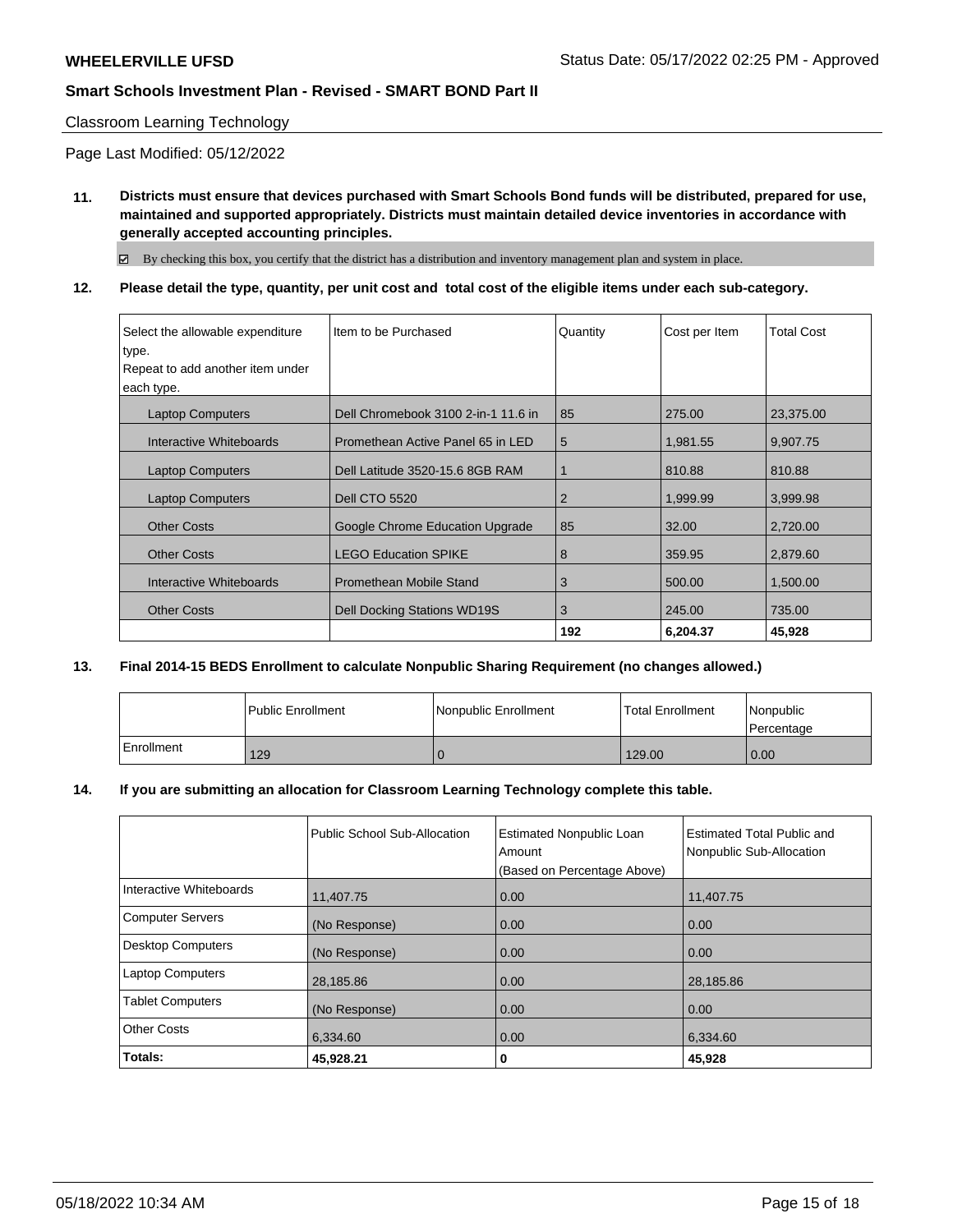#### Pre-Kindergarten Classrooms

Page Last Modified: 11/23/2021

**1. Provide information regarding how and where the district is currently serving pre-kindergarten students and justify the need for additional space with enrollment projections over 3 years.**

(No Response)

- **2. Describe the district's plan to construct, enhance or modernize education facilities to accommodate prekindergarten programs. Such plans must include:**
	- **Specific descriptions of what the district intends to do to each space;**
	- **An affirmation that new pre-kindergarten classrooms will contain a minimum of 900 square feet per classroom;**
	- **The number of classrooms involved;**
	- **The approximate construction costs per classroom; and**
	- **Confirmation that the space is district-owned or has a long-term lease that exceeds the probable useful life of the improvements.**

(No Response)

**3. Smart Schools Bond Act funds may only be used for capital construction costs. Describe the type and amount of additional funds that will be required to support ineligible ongoing costs (e.g. instruction, supplies) associated with any additional pre-kindergarten classrooms that the district plans to add.**

(No Response)

**4. All plans and specifications for the erection, repair, enlargement or remodeling of school buildings in any public school district in the State must be reviewed and approved by the Commissioner. Districts that plan capital projects using their Smart Schools Bond Act funds will undergo a Preliminary Review Process by the Office of Facilities Planning.**

**Please indicate on a separate row each project number given to you by the Office of Facilities Planning.**

| Project Number |  |
|----------------|--|
| (No Response)  |  |

**5. Please detail the type, quantity, per unit cost and total cost of the eligible items under each sub-category.**

| Select the allowable expenditure | Item to be purchased | Quantity      | Cost per Item | <b>Total Cost</b> |
|----------------------------------|----------------------|---------------|---------------|-------------------|
| type.                            |                      |               |               |                   |
| Repeat to add another item under |                      |               |               |                   |
| each type.                       |                      |               |               |                   |
| (No Response)                    | (No Response)        | (No Response) | (No Response) | 0.00              |
|                                  |                      | 0             | 0.00          |                   |

**6. If you have made an allocation for Pre-Kindergarten Classrooms, complete this table.**

**Note that the calculated Total at the bottom of the table must equal the Total allocation for this category that you entered in the SSIP Overview overall budget.**

|                                          | Sub-Allocation |
|------------------------------------------|----------------|
| Construct Pre-K Classrooms               | (No Response)  |
| Enhance/Modernize Educational Facilities | (No Response)  |
| <b>Other Costs</b>                       | (No Response)  |
| Totals:                                  | 0.00           |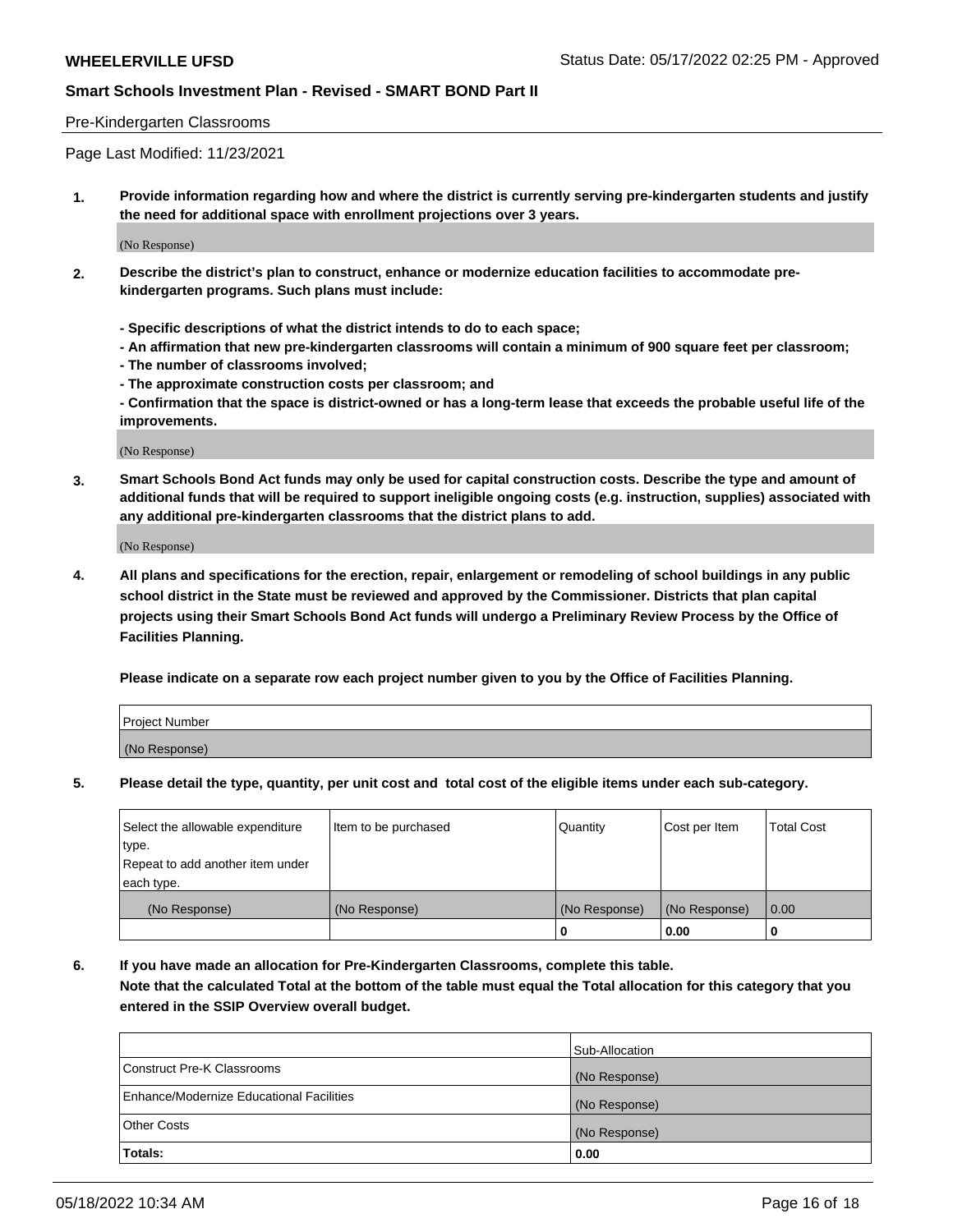Replace Transportable Classrooms

Page Last Modified: 01/31/2022

**1. Describe the district's plan to construct, enhance or modernize education facilities to provide high-quality instructional space by replacing transportable classrooms.**

Nonapplicable

**2. All plans and specifications for the erection, repair, enlargement or remodeling of school buildings in any public school district in the State must be reviewed and approved by the Commissioner. Districts that plan capital projects using their Smart Schools Bond Act funds will undergo a Preliminary Review Process by the Office of Facilities Planning.**

**Please indicate on a separate row each project number given to you by the Office of Facilities Planning.**

| <b>Project Number</b> |  |
|-----------------------|--|
| (No Response)         |  |

**3. For large projects that seek to blend Smart Schools Bond Act dollars with other funds, please note that Smart Schools Bond Act funds can be allocated on a pro rata basis depending on the number of new classrooms built that directly replace transportable classroom units.**

**If a district seeks to blend Smart Schools Bond Act dollars with other funds describe below what other funds are being used and what portion of the money will be Smart Schools Bond Act funds.**

No response

**4. Please detail the type, quantity, per unit cost and total cost of the eligible items under each sub-category.**

| Select the allowable expenditure | Item to be purchased | Quantity      | Cost per Item | <b>Total Cost</b> |
|----------------------------------|----------------------|---------------|---------------|-------------------|
| type.                            |                      |               |               |                   |
| Repeat to add another item under |                      |               |               |                   |
| each type.                       |                      |               |               |                   |
| (No Response)                    | (No Response)        | (No Response) | (No Response) | 0.00              |
|                                  |                      | U             | 0.00          |                   |

**5. If you have made an allocation for Replace Transportable Classrooms, complete this table.**

**Note that the calculated Total at the bottom of the table must equal the Total allocation for this category that you entered in the SSIP Overview overall budget.**

|                                                | Sub-Allocation |
|------------------------------------------------|----------------|
| Construct New Instructional Space              | (No Response)  |
| Enhance/Modernize Existing Instructional Space | (No Response)  |
| <b>Other Costs</b>                             | (No Response)  |
| Totals:                                        | 0.00           |